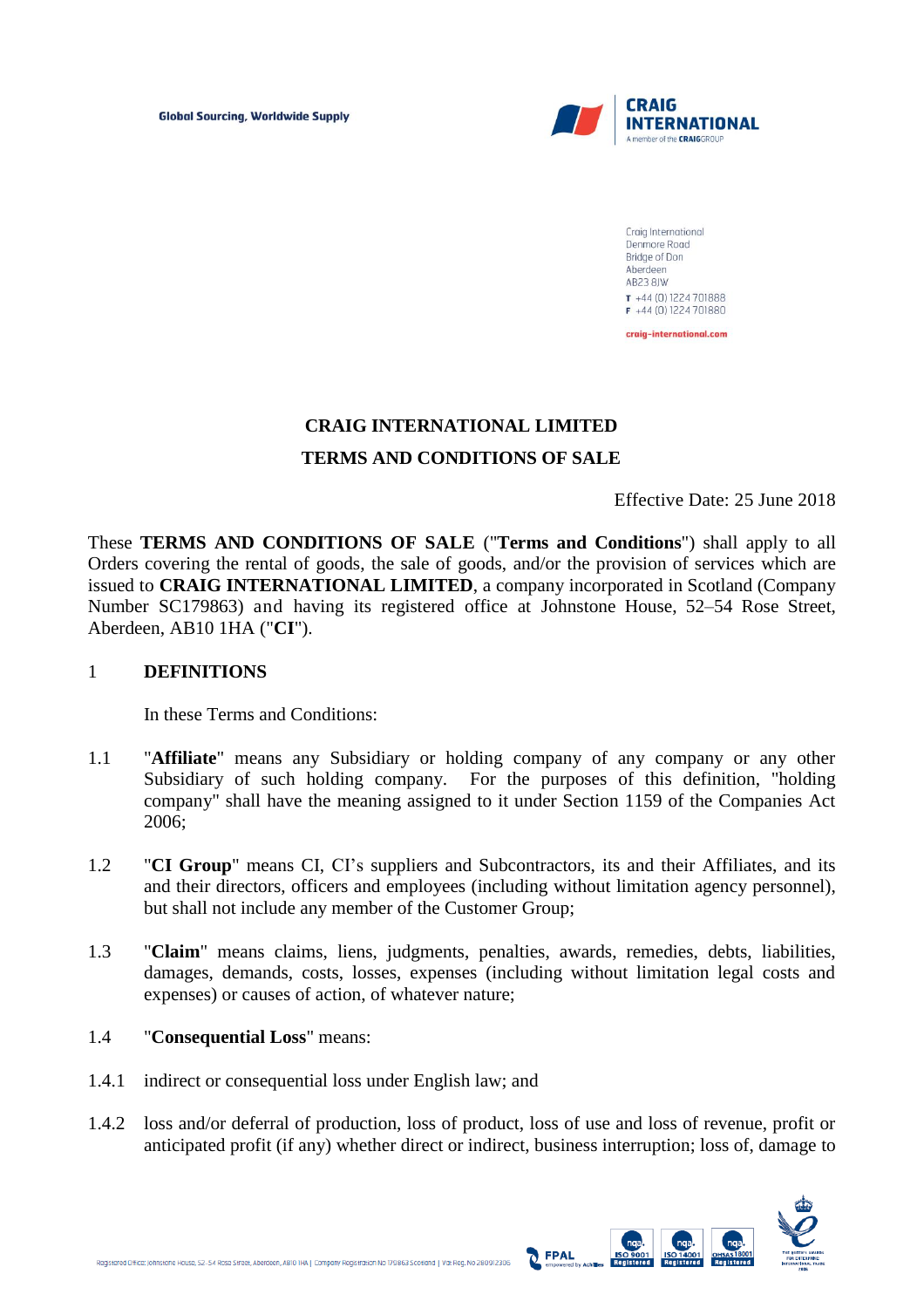

or corruption of data or software; to the extent that these are not included in Clause 1.4.1, whether or not foreseeable at the date of the Order;

- 1.5 "**Co-Venturer**" means any other entity with whom the Customer is or may be from time to time a party to a joint operating agreement, unitisation agreement or similar agreement relating to the operations for which Work is being performed and the successors in interest of such co-venturer or the assignees of any interest of any such co-venturer;
- 1.6 "**Customer**" means the organisation which is intimating the Order to CI;
- 1.7 "**Customer Group**" means the Customer, its Co-Venturers, its third party contractors of any tier, its and their respective Affiliates and its and their respective directors, officers and employees (including without limitation agency personnel) but shall not include any member of the CI Group;
- 1.8 "**Designated Location**" means the location where the Customer instructs CI to perform the Services and/or to deliver the Sale Goods and/or the Rental Equipment;
- 1.9 "**Force Majeure Occurrence**" has the meaning given to that term in Clause 12.1;
- 1.10 "**Order**" means an order which is intimated by the Customer to CI via the Portal or by email or another form of written correspondence or telephone or communication system integration with the Customer (as applicable);
- 1.11 "**Portal**" means the internet based sales process operated by CI located at [http://ebuy.craig](http://ebuy.craig-international.com/)[international.com;](http://ebuy.craig-international.com/)
- 1.12 "**Rental Equipment**" means any goods and/or equipment to be supplied by CI to the Customer on a rental basis;
- 1.13 "**Rental Period**" means the period of time commencing when either (a) the CI Group delivers the Rental Equipment at the Designated Location or (b) the Customer (or any third party on behalf of the Customer) uplifts the Rental Equipment from the CI Group at the beginning of the duration of the rental (as applicable); and terminating when either (a) the CI Group uplifts the Rental Equipment at the end of the rental period or (b) when the Rental Equipment is returned to the CI Group (as applicable);
- 1.14 "**Sale Goods**" means any goods and/or equipment to be sold to the Customer;
- 1.15 "**Services**" means services to be provided to the Customer by the CI Group together with any necessary supervision;
- 1.16 "**Subcontractors**" means sub-contractors of any tier who are performing work, their Affiliates, their directors, officers and employees (including without limitation any agency personnel);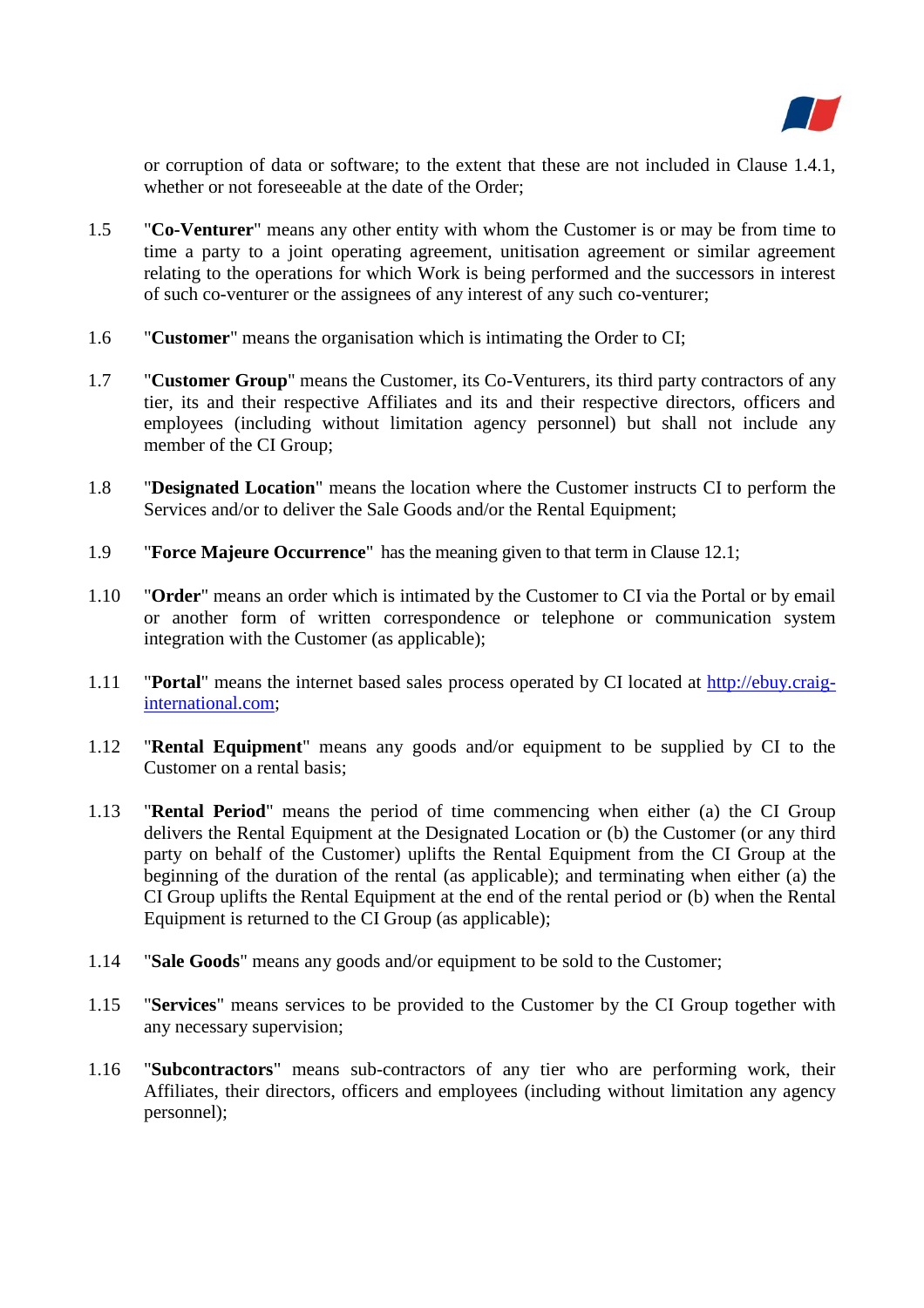

- 1.17 "**Subsidiary**" means a "subsidiary" as defined in Section 1159 of the Companies Act 2006 (the "Act") and a company shall be treated, for the purposes only of the membership requirement contained in Subsections 1159(1)(b) and (c) of the Act, as a member of another company even if its shares in that other company are registered in the name of (a) another person (or its nominee), whether by way of security or in connection with the taking of security, or (b) its nominee. In case of a limited liability partnership which is a subsidiary of a company or another limited liability partnership, Section 1159 of the Act is amended so that (a) references in Subsections 1159(1)(a) and (c) of the Act to voting rights are to the members' rights to vote on all or substantially all matters which are decided by a vote of the members of the limited liability partnership and (b) the reference in Section 1159(1)(b) of the Act to the right to appoint or remove a majority of its board of directors is to the right to appoint or remove members holding a majority of the voting rights;
- 1.18 "**Tax**" means any tax, duty or charge including without limitation any interest or penalty thereon which may be properly and lawfully assessed upon the CI Group by any appropriate governmental authority upon, or measured by or incident to the performance of CI's obligations under an Order;
- 1.19 "**Third Party**" means any individual, entity or party which is not a member of the CI Group or the Customer Group; and
- 1.20 "**Work**" has the meaning given to that term in Clause 3.1.1.

#### 2 **PREAMBLE**

- 2.1 No terms and conditions endorsed upon, delivered with or set out in any documentation whatsoever issued by or relating to the Customer Group will be incorporated in the Order and the Customer waives any rights which it might otherwise have to rely on such terms and conditions.
- 2.2 The terms and conditions incorporated in an Order may not be amended unless expressly agreed to by CI in writing.
- 2.3 No binding contract shall be concluded between the parties until the Order submitted by the Customer has been explicitly confirmed in writing by CI.
- 2.4 In relation to any use of the Portal, including without limitation the placing of an Order for Sale Goods, Services and/or Rental Equipment via the Portal:
- 2.4.1 by accessing and using the Portal, the Customer agrees that it has read and agreed to be bound by these Terms and Conditions. CI reserves the right to amend these Terms and Conditions at any time by posting updated Terms and Conditions on the Portal. Use by the Customer of the Portal following such changes shall be deemed to be acceptance of such updated Terms and Conditions. The Customer shall access and use the Portal only in the course of business. The order process is set out in the Portal. Each step allows you to check and amend any errors before submitting an Order. It is the Customer's responsibility to check that it has used the ordering process correctly;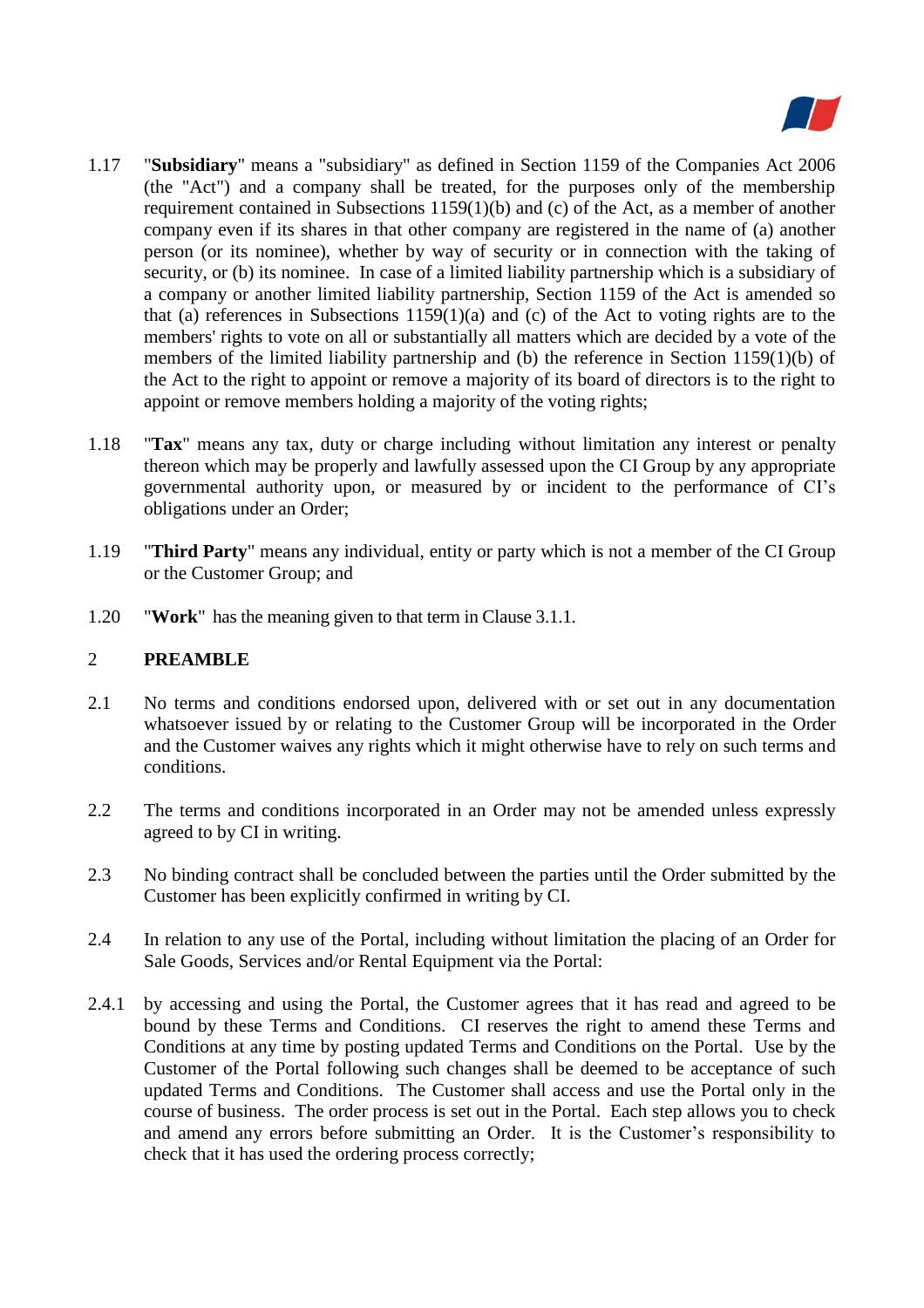

- 2.4.2 each Customer will be assigned secure username(s) and password(s) to enable access to and use of the Portal. The Customer is responsible for taking all reasonable steps to maintain the confidentiality of such secure username(s) and password(s). The Customer is responsible for all activities executed under its secure username(s) and password(s) and, without prejudice to the generality of the foregoing, shall accept without contest liability to pay for all Sale Goods, Services and/or Rental Equipment ordered via the Portal using such secure username(s) and password(s). Unauthorised access may contravene the Computer Misuse Act 1990 and may incur criminal penalties and damages. Customer shall notify CI immediately of any unauthorised use of any secure username(s) or password(s) or any other known or suspected breach of security in relation to the Portal and shall use all reasonable efforts to stop such nominated use and/or known/suspected breach of security. The Customer undertakes to liaise with CI to procure the deactivation of secure username(s) and password(s) allocated to the Customer's employees or agents who should no longer have access to the Portal and of those persons whose employment and/or service has been terminated;
- 2.4.3 CI gives no warranty or guarantee as to the reliability, timeliness, quality, suitability, availability, accuracy or completeness of the information accessible via the Portal. Without prejudice to the generality of the foregoing, CI does not warrant that: (a) the use of the Portal will be secure, timely, uninterrupted or error-free or operate in combination with any other hardware, software, system or data; or (b) the Portal or the server(s) that make the Portal available are free of viruses or other harmful components. The Portal and all content is provided strictly on an "as is" basis. Except as otherwise provided in Clause 4, all conditions and warranties, whether implied or statutory, including, without limitation, any implied warranty of merchantability, fitness for a particular purpose, or non-infringement of third party rights, are hereby disclaimed to the maximum extent permitted by applicable law; and
- 2.4.4 CI owns all rights, title and interest in and to the Portal, including without limitation all intellectual property rights therein.

## 3 **CI'S OBLIGATIONS**

- 3.1 CI shall:
- 3.1.1 supply the Sale Goods, the Rental Equipment and/or the Services which are ordered pursuant to each Order which has been confirmed by CI (such Sale Goods, Rental Equipment and Services being collectively referred to as the "**Work**");
- 3.1.2 ensure that the quantity and specification of the Sale Goods and the Rental Equipment which it supplies pursuant to an Order is in accordance with the terms of the Order;
- 3.1.3 ensure that the Sale Goods and Rental Equipment supplied pursuant to an Order are free from defects, are of good quality and workmanship and are fit for their intended purpose or suitable for their ordinary purpose where no purpose is specified in the Order;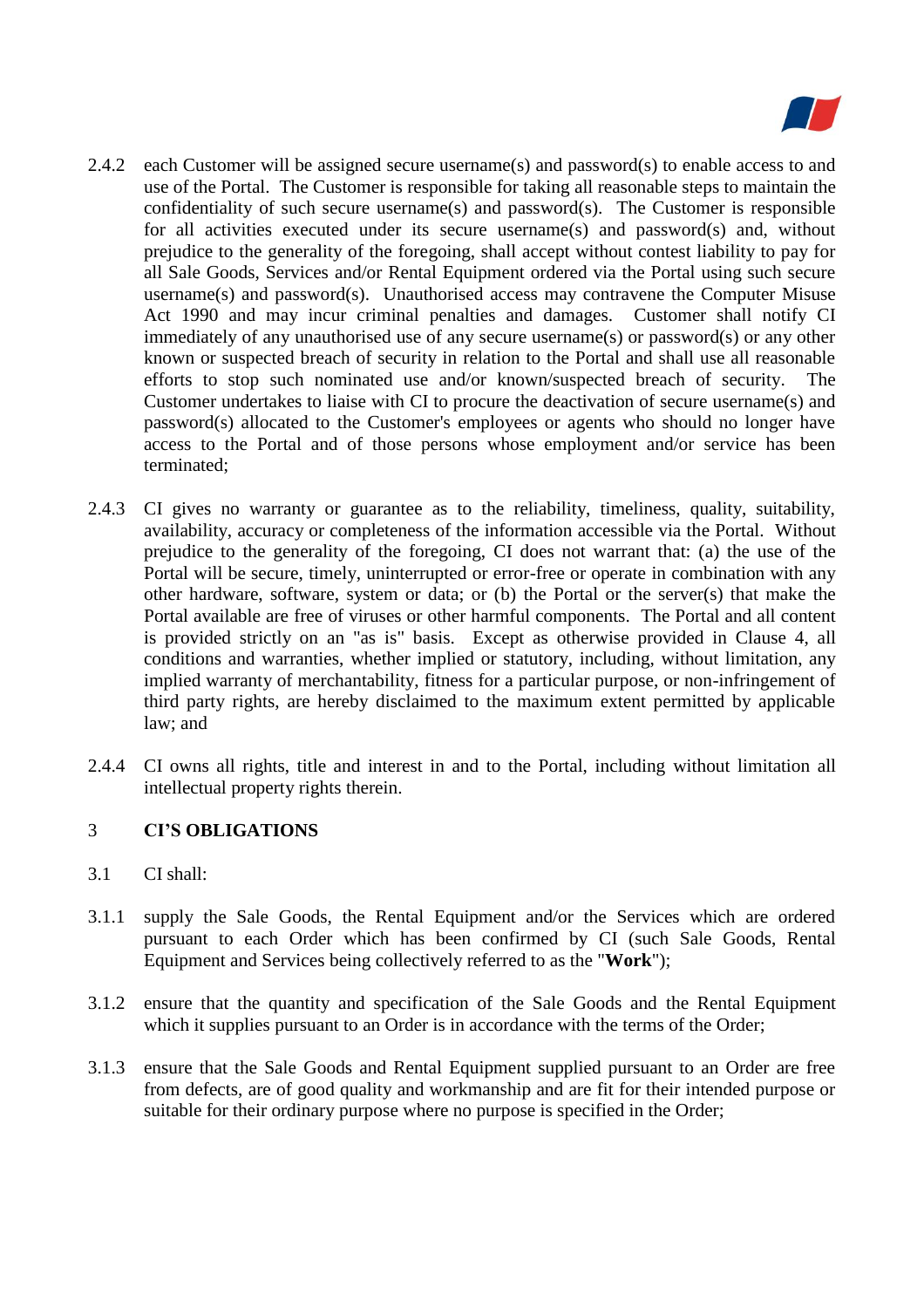

- 3.1.4 carry out all Work with due care and diligence and with the skill to be expected of a reputable supplier experienced in the types of Work to be carried out under the Order; and
- 3.1.5 comply with all applicable laws, by-laws and regulations when performing its obligations under the Order.

### 4 **DEFECTS CORRECTION**

- 4.1 CI warrants that it has performed and shall perform the Work in accordance with the provisions of the Order, and that all Work shall be free from defects.
- 4.2 If the Customer notifies CI of any defect in the Sale Goods in writing within twelve (12) months of delivery to the Customer, CI shall at CI's sole option either:
- 4.2.1 repair the defective Sale Goods; or
- 4.2.2 replace the defective Sale Goods.
- 4.3 If any Rental Equipment ceases to operate properly in CI's sole opinion during any Rental Period, CI shall at CI's sole option either:
- 4.3.1 repair the Rental Equipment; or
- 4.3.2 replace the Rental Equipment with alternative equipment which is of at least the equivalent specification.
- 4.4 The Customer shall have no liability to make payment of any Rental Payments in respect of any Rental Period when CI has acknowledged to the Customer that the Rental Equipment has failed to operate properly.
- 4.5 If the Customer notifies CI in writing of any defects in the Services which arise within twelve (12) months of the completion of the Services to be performed pursuant to an Order, CI shall as soon as is practicable carry out all works necessary to correct any defects in the Services.
- 4.6 If any rectification works are performed pursuant to Clause 4.5, CI shall be obliged to carry out all works necessary to correct any further defects in the Services which arise during the remainder of the twelve (12) month defects correction period specified in Clause 4.5.
- 4.7 The Customer shall comply with CI's reasonable operating instructions regarding the Sale Goods and/or the Rental Equipment which are advised to the Customer in writing at the time of delivery of the Sale Goods and/or the Rental Equipment.

#### 5 **TAXES**

5.1 CI shall pay Tax and shall procure the due payment of Tax by any Subcontractor.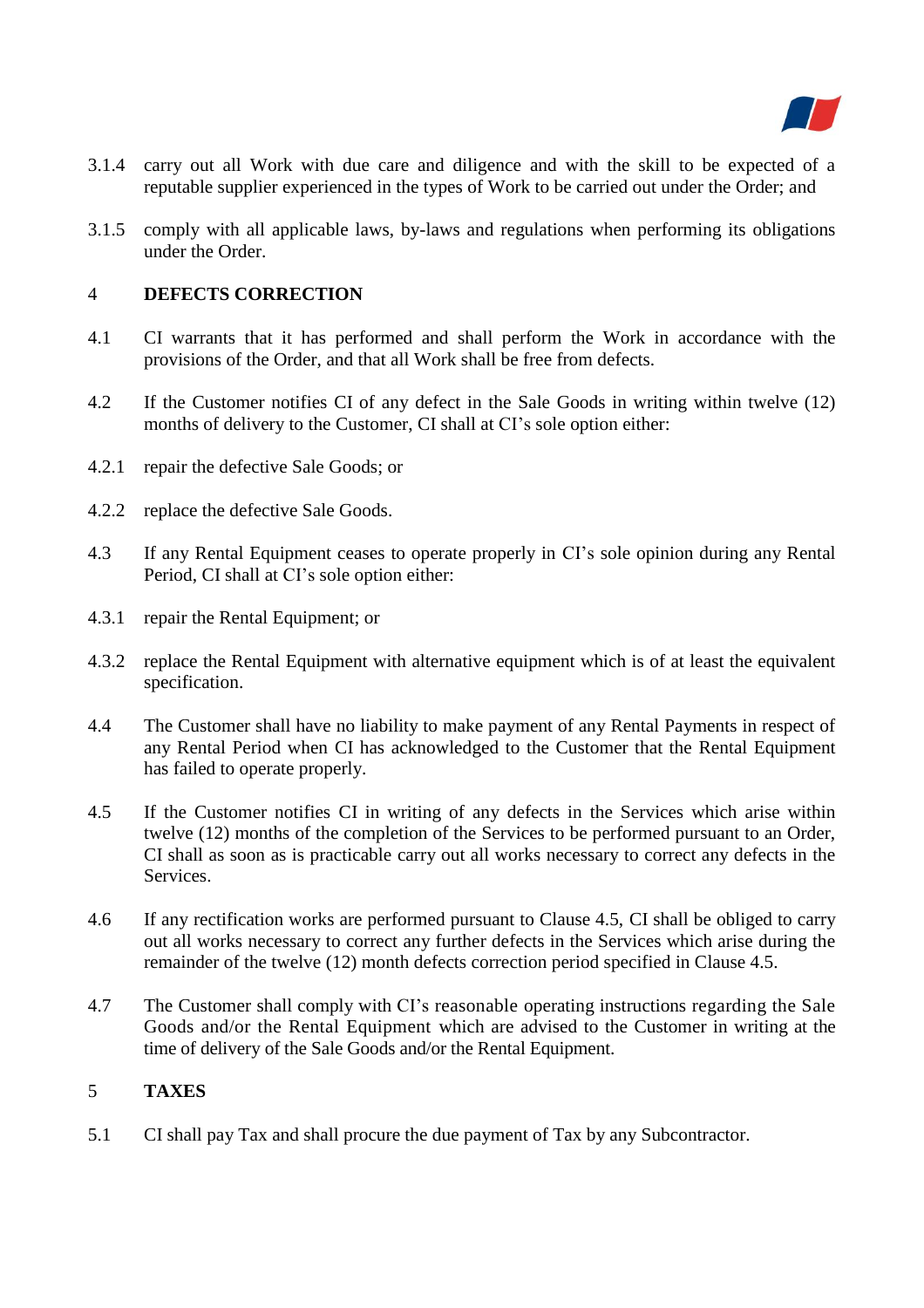

- 5.2 If the activities in performance of any Order are carried out in the UK Continental Shelf and the UK Territorial Waters, CI shall use reasonable endeavours to obtain an exemption certificate pursuant to paragraph 3 of Schedule 7 of the Taxation (International and Other Provisions) Act 2010.
- 5.3 CI shall indemnify the Customer for any payments of Tax made by the Customer which are lawfully assessable on CI or any Subcontractor (as applicable).
- 5.4 To the extent that payments to be made under an Order attract Value Added Tax (or any equivalent tax or charge), the proper amount of such Value Added Tax shall be shown as a separate item on the invoices issued by CI. Value Added Tax shall be added to the net Order price as appropriate.

#### 6 **INDEPENDENT CONTRACTOR**

CI shall perform its obligations under an Order as an independent contractor and not as an employee or agent of the Customer. CI shall maintain complete control over its employees and Subcontractors.

## 7 **INDEMNITIES**

- 7.1 Subject to Clause 8, the Customer shall be responsible for and shall save, indemnify, defend and hold harmless the CI Group from and against all Claims in respect of:
- 7.1.1 loss of or damage to the property of the Customer Group whether owned, hired, leased or otherwise provided by the Customer Group arising from or relating to the performance of any Order; and
- 7.1.2 loss of or damage to Rental Equipment which is sustained during the Rental Period; and
- 7.1.3 personal injury including without limitation death or disease to any person employed by the Customer Group arising from or relating to the performance of any Order; and
- 7.1.4 subject to Clause 7.3, personal injury including without limitation death or disease or loss of or damage to the property of any Third Party to the extent that any such injury, loss or damage is caused by the negligence or breach of duty (whether statutory or otherwise) of the Customer Group.
- 7.2 Subject to Clause 8, CI shall be responsible for and shall save, indemnify, defend and hold harmless the Customer Group from and against all Claims in respect of:
- 7.2.1 loss of or damage to property of the CI Group (excluding any Rental Equipment) arising from or related to the performance of the Order; and
- 7.2.2 personal injury including without limitation death or disease to any person employed or provided by the CI Group arising from or relating to the performance of any Order; and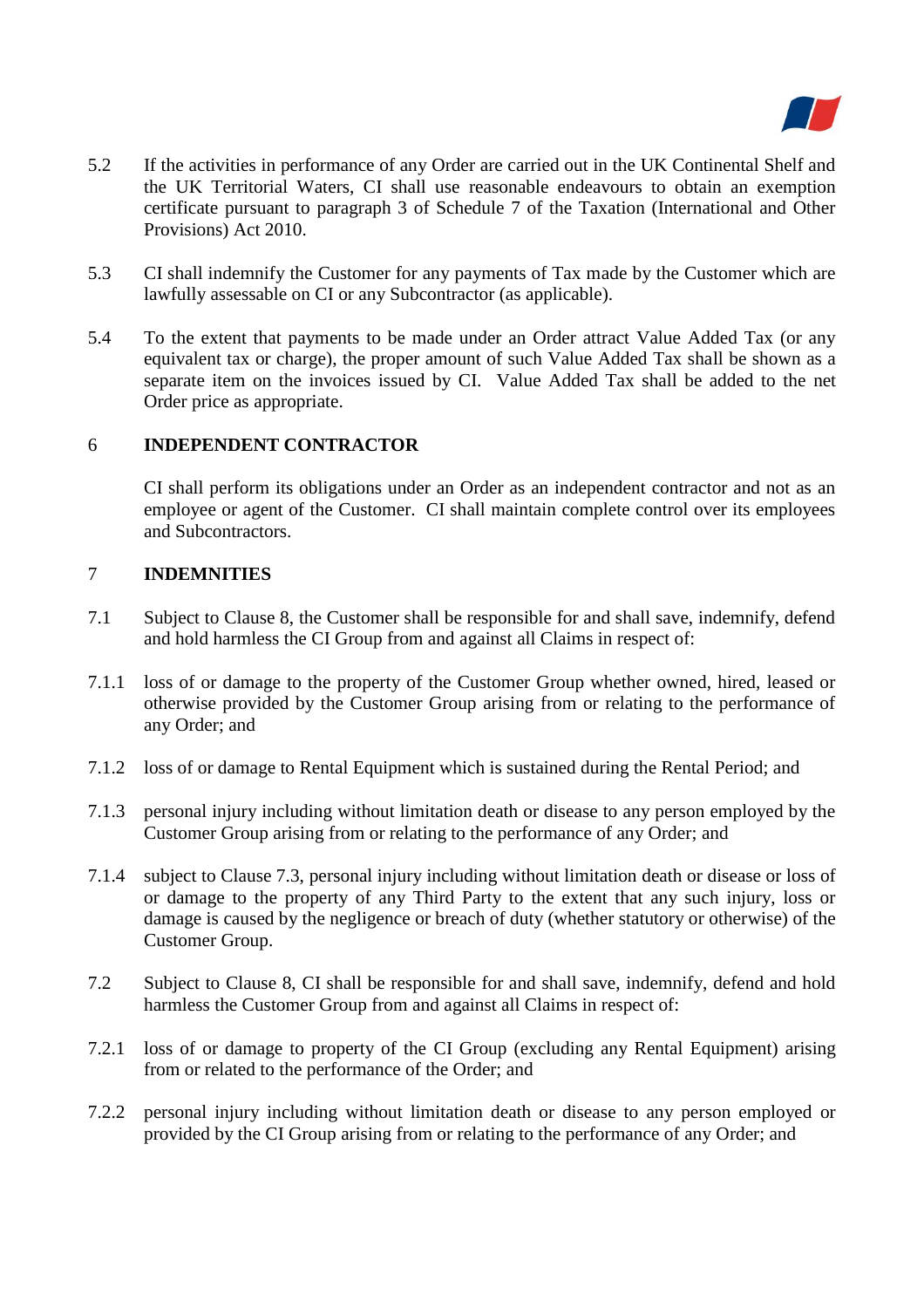

- 7.2.3 subject to Clause 7.3, personal injury including without limitation death or disease or loss of or damage to the property of any Third Party to the extent that any such injury, loss or damage is caused by the negligence or breach of duty (whether statutory or otherwise) of the CI Group.
- 7.3 Except as provided by Clauses 7.2.1 and 7.2.2, the Customer shall save, indemnify, defend and hold harmless the CI Group from and against any claim of whatsoever nature arising from pollution or contamination (including without limitation pollution or contamination occurring on the premises of the Customer Group or emanating from the property and equipment of the Customer Group (including but not limited to marine vessels) or substances in the Customer Group's possession or control) arising from, relating to or in connection with the performance or non-performance of any Order.
- 7.4 All exclusions and indemnities given under this Clause 7 (save for those under Clauses 7.1.4 and 7.2.3) and Clause 8 shall apply irrespective of cause and notwithstanding the negligence or breach of duty (whether statutory or otherwise) of the indemnified party or any other entity or party and shall apply irrespective of any Claim in tort, under contract or otherwise at law.
- 7.5 If either party becomes aware of any incident likely to give rise to a Claim under the above indemnities, they shall notify the other party and both parties shall co-operate fully in investigating the incident.

#### 8 **CONSEQUENTIAL LOSS**

To the extent permitted by law, in order to reflect the balance of the consideration received by CI in providing the Work in comparison to the potentially disproportionate extent of liability exposures to the Customer in relation to the nature of the matters dealt with under the Work:

- 8.1 the Customer shall save, indemnify, defend and hold harmless the CI Group from any Consequential Loss suffered by the Customer Group arising from, relating to or in connection with the performance or non-performance of any Order; and
- 8.2 CI shall save, indemnify, defend and hold harmless the Customer Group from any Consequential Loss suffered by the CI Group arising from, relating to or in connection with the performance or non-performance of any Order.

#### 9 **INSURANCE**

- 9.1 CI shall procure and maintain and shall also ensure that its Subcontractors procure and maintain during the period of performance of the Order, the following insurances as a minimum:
- 9.1.1 employer's liability insurance covering personal injury to or death of the employees of CI to the minimum value required by any applicable legislation including without limitation extended cover where required for working offshore; and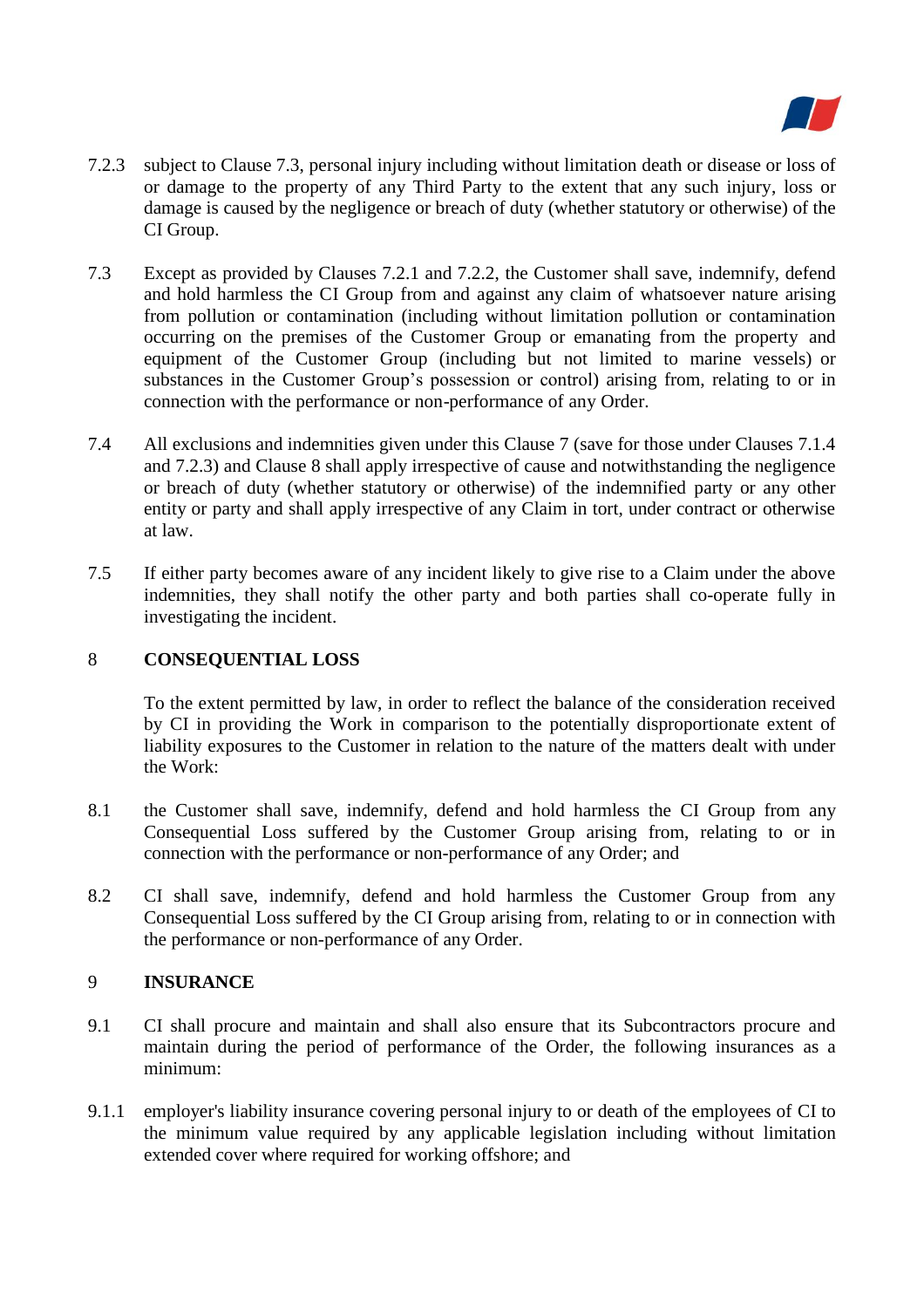

- 9.1.2 third party liability insurance sufficient to ensure CI's obligations (and where relevant CI's Subcontractors' obligations) in Clause 7 can be met; and
- 9.1.3 where relevant to the Work, motor insurance as required by applicable law.
- 9.2 CI's insurances shall be endorsed to provide that underwriters waive any rights of recourse including in particular subrogation rights against the Customer Group, and its Affiliates.

### 10 **HEALTH, SAFETY AND ENVIRONMENT**

CI shall comply with (and shall ensure that all of its Subcontractors comply with) all of the Customer's safety rules and procedures which are intimated to CI in writing.

#### 11 **TERMINATION**

CI may terminate any Order or any part thereof in the event of the Customer becoming bankrupt or making a composition or arrangement with its creditors or a winding–up order of the Customer being made, or (except for the purposes of amalgamation or reconstruction) a resolution for its voluntary winding-up being passed or a provisional liquidator, receiver, administrator or manager of its business or undertaking being appointed or presenting a petition or having a petition presented applying for an administration order to be made, or possession being taken by or on behalf of the holders of any debenture secured by a floating charge of any property comprised in or subject to the floating charge, or any equivalent act or thing being done or suffered under any applicable law.

#### 12 **FORCE MAJEURE**

- 12.1 Neither party shall be liable to the other or be deemed to be in breach of its obligations by reason of any delay or failure in performing any obligations arising under any Order, if the delay or failure was due to any cause that is beyond that party's reasonable control and which by the exercise of reasonable diligence the party in question is unable to provide against (a "**Force Majeure Occurrence**").
- 12.2 Without limitation, the following shall be regarded as Force Majeure Occurrences: act of god, explosion, earthquake, flood, tempest, fire or accident; war or threat of war, sabotage, insurrection, or civil disturbance; changes to acts, restrictions, regulations, by-laws, prohibitions or measures of any kind on the part of any governmental, parliamentary or local authority; interruption of internet access or telecommunications system, official strikes, lock-outs or other official industrial actions or trade disputes.

#### 13 **DELIVERY**

13.1 Delivery of any Sale Goods or any Rental Equipment to be supplied under an Order shall be made to the location specified in the Order or such other alternative location which is agreed in writing between the parties. Dates quoted for delivery of the Sale Goods, delivery of the Rental Equipment or completion of any Services are approximate only.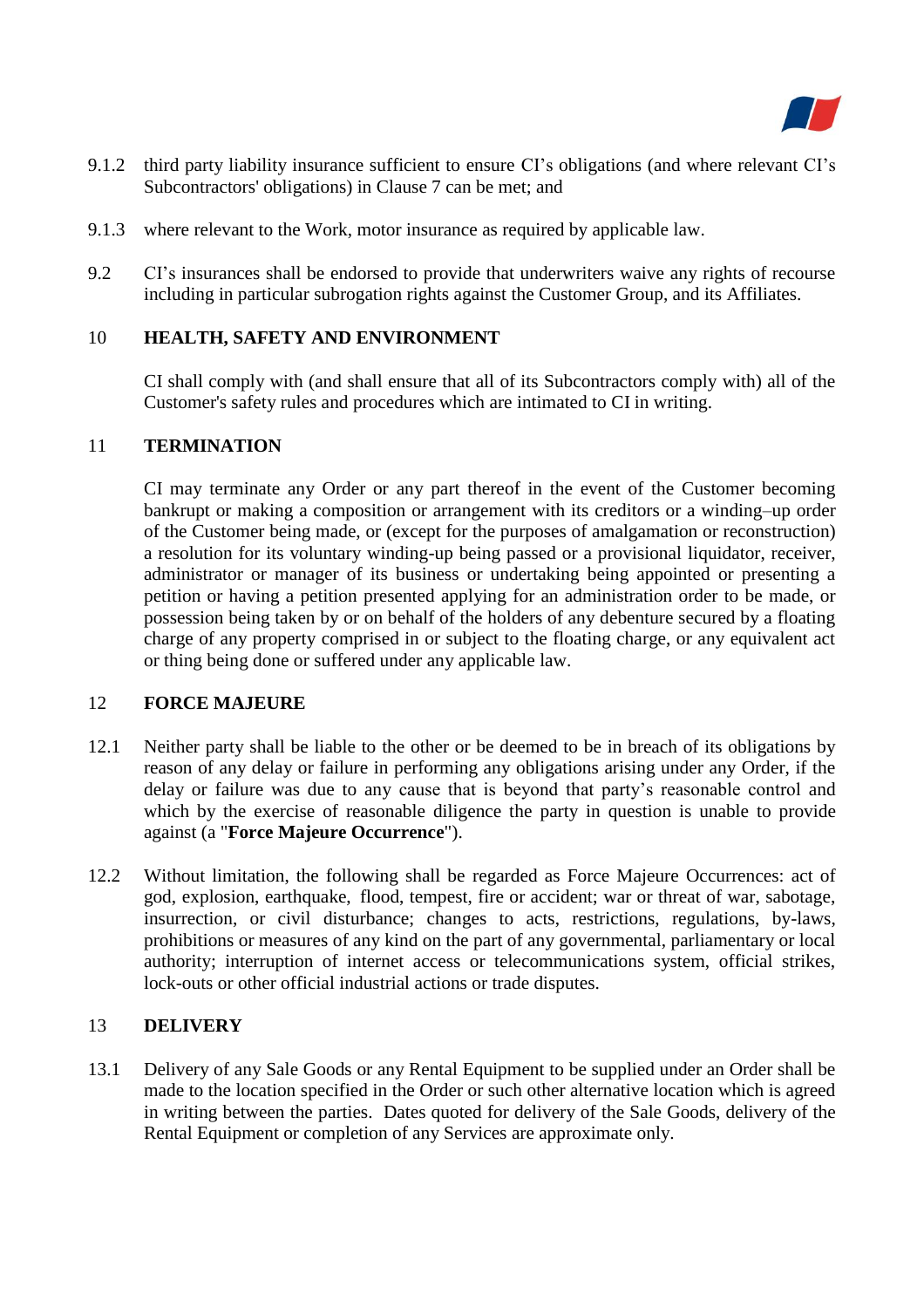

- 13.2 The type and route of shipment of any Sale Goods and/or any Rental Equipment shall be agreed in writing between the parties.
- 13.3 The Customer shall be liable for all costs relating to the packaging of the Sale Goods and/or the Rental Equipment unless the Parties agree otherwise in writing.
- 13.4 The cost of the delivery of the Sale Goods and/or the Rental Equipment shall be borne by the Customer unless the Parties agree otherwise in writing.
- 13.5 The Customer shall be responsible for obtaining all and any necessary import and/or export licences or permits necessary for the entry of the Sale Goods and/or the Rental Equipment into any country for their delivery to the Designated Location unless the Parties agree otherwise in writing. The Customer shall be responsible for payment and/or discharge of any customs duties, clearance charges, taxes, brokers' fees, withholding tax and other amounts payable in connection with the importation, exportation and delivery of the Sale Goods and/or the Rental Equipment unless the Parties agree otherwise in writing.
- 13.6 If CI fails to deliver the Work or part of the Work within the dates specified in the Order, the Customer shall be entitled to terminate the Order or that part thereof without notice and without liability. If CI fails to deliver the Work or part of the Work, its liability shall be limited to the costs and expenses incurred by the Customer in obtaining replacement goods and/or equipment and/or services of similar description and quality in the cheapest market available, less the price of that Work or part of the Work. CI shall have no liability for any failure to deliver the Work or part of the Work to the extent that such failure is caused by a Force Majeure Occurrence or the Customer's failure to provide CI with adequate delivery instructions or any other instructions that are relevant to the delivery of that Work or part of the Work. The Customer requires to make any Claim in respect of such failure within seven (7) days following such failure. CI shall have no liability in respect of any Claim in respect of such failure raised after the expiry of such period of seven (7) days.
- 13.7 If the Customer refuses or fails to take delivery of the Sale Goods and/or Rental Equipment within the Customer's normal working hours on the agreed delivery date, or if CI is unable to deliver the Sale Goods and/or Rental Equipment on time because the Customer has not provided appropriate instructions, documents, licences or authorisations, CI may store the Sale Goods and/or Rental Equipment and the Customer shall in addition to the price payable pay all related costs and expenses (including without limitation, the costs for storage and insurance) and additional delivery costs incurred by CI and if the Customer refuses or fails to take delivery of or to collect the Sale Goods and/or Rental Equipment (as appropriate) after fourteen (14) days following the agreed delivery date, CI may rescind the Order and recover damages.

### 14 **TITLE AND RISK**

14.1 Title in any Sale Goods to be supplied hereunder to the Customer shall pass to the Customer upon payment to CI of the purchase price.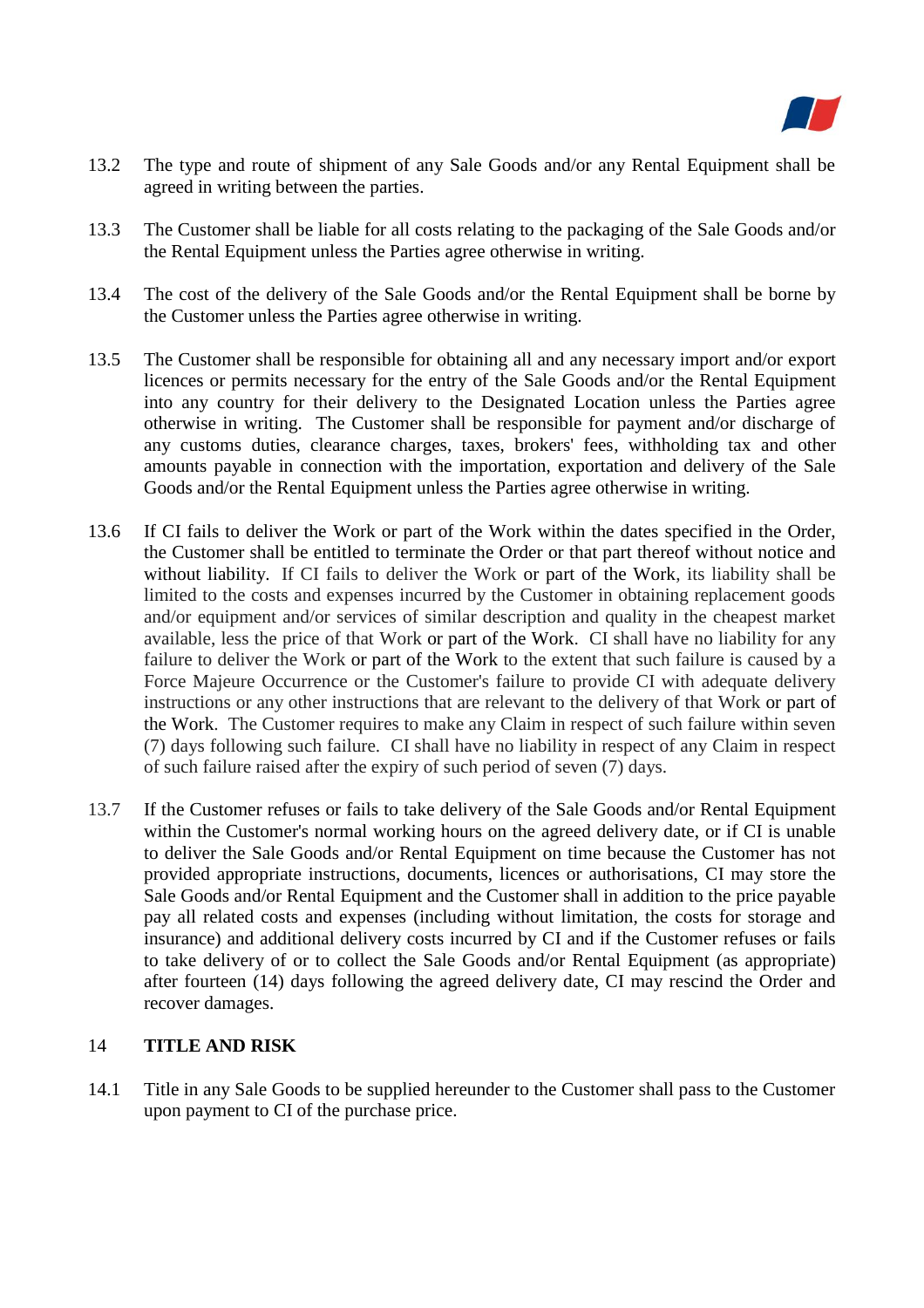

- 14.2 Notwithstanding Clause 7, risk in any Sale Goods to be supplied hereunder shall pass to the Customer upon delivery of the Sale Goods to the Designated Location.
- 14.3 Title in all Rental Equipment shall vest in CI or its Subcontractor (as applicable) at all times.

## 15 **PATENTS AND OTHER PROPRIETARY RIGHTS**

- 15.1 Where any potential patent or registrable right or other protected right in any country in the world results from:
- 15.1.1 developments by the Customer Group which are based wholly on data, equipment, processes, substances and the like in the possession of the Customer Group at the date of the Order or otherwise produced outside the Order; or
- 15.1.2 enhancements of or in the existing intellectual property rights of the Customer Group,

such rights shall vest in the Customer or another company within the Customer Group as the case may be.

- 15.2 Where any potential patent or registrable right or other protected right in any country in the world results from:
- 15.2.1 developments by the CI Group which are based wholly on data, equipment, processes, substances and the like in the possession of the CI Group at the date of the Order or otherwise produced outside the Order; or
- 15.2.2 enhancements of or in the existing intellectual property rights of the CI Group,

such rights shall vest in CI and its Affiliates as the case may be.

15.3 Except as provided in Clauses 15.1 and 15.2, where a potential patent or registrable right or other protected right in any country in the world arises out of the Work and is invented during the term of the Order, such rights shall vest in CI.

## 16 **ASSIGNMENT AND SUBCONTRACTING**

- 16.1 The Customer agrees not to assign or transfer any Order in whole or in part, except with the prior written consent of CI.
- 16.2 CI may subcontract any aspect of an Order at its sole discretion.

## 17 **PAYMENT**

17.1 The Customer shall be liable for payment for the supply of the Sale Goods, the supply of the Rental Equipment for the Rental Period and the performance of the Services by or on behalf of CI at the rates and prices specified in the Order.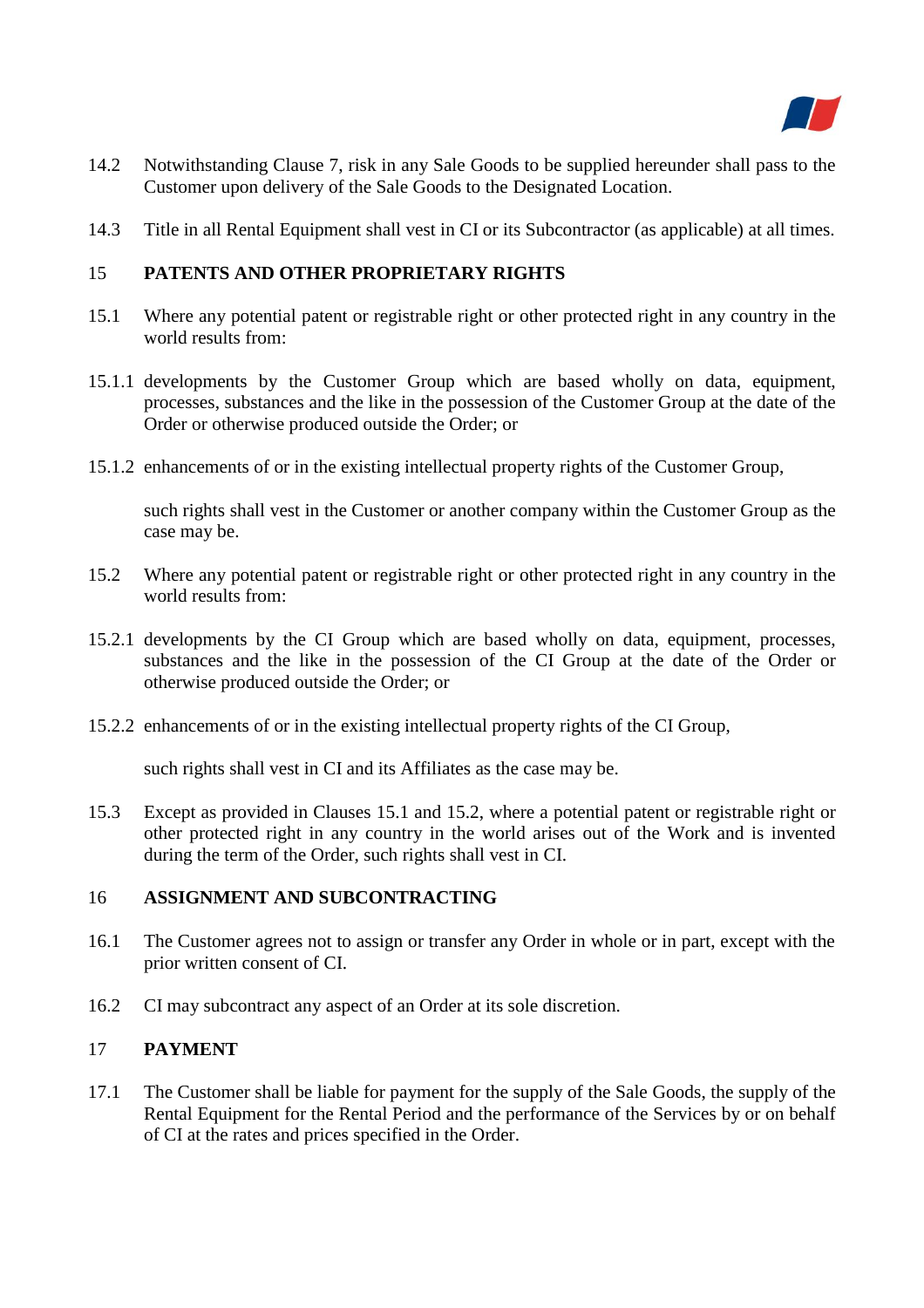

17.2 Payment is required immediately on the confirmation by CI of the Order, unless it is agreed in writing with the Customer that CI shall invoice the Customer on a monthly basis. Payment of undisputed amounts shall be made within thirty (30) days after receipt of CI's invoice. Unless immediate payment is required, disputed items shall be resolved without delay and any amounts agreed to be payable shall then be settled promptly. Interest for the late payment of any correctly prepared invoices shall be charged at a rate that is equal to the current Bank of England Base Rate plus three (3) percent.

## 18 **RECORDS AND AUDITS**

CI shall maintain true and correct records in connection with the Order and shall retain all such records for at least twenty four (24) months after completion of the Order. The Customer may from time to time and at any time after the date of the Order until twenty four (24) months after performance of the Order, upon reasonable prior written notice to CI, make an audit of all records held by CI in connection with the specific Order.

## 19 **LIMITATION OF LIABILITY**

- 19.1 Subject to Clause 19.2, CI's total cumulative liability to the Customer arising out of or in relation to the performance or non-performance of the Order (including without limitation any liability arising as a result of suspension and/or termination of the Order) shall be limited to the value of the Order in question. This limitation shall not apply in relation to any indemnity given by CI under Clauses 7 and 8.
- 19.2 Nothing in the Order or these Terms and Conditions shall limit or exclude either party's liability for death or personal injury resulting from its negligence or for any damage or liability incurred by the other party as a result of fraud or fraudulent misrepresentation.
- 19.3 Subject to Clause 19.2, any exclusion or limitation of liability under the Order shall exclude or limit such liability not only in contract but also in tort or otherwise at law.

## 20 **CONTRACTS (RIGHTS OF THIRD PARTIES) ACT**

Except to the extent that the indemnified parties shall be entitled to enforce Clauses 7 and 8, the parties intend that no provision of any Order shall, by virtue of the Contracts (Rights of Third Parties) Act 1999, confer any benefit on, nor be enforceable by any person who is not a party to any Order, which Order may be rescinded, amended or varied without notice to or the consent of any third party even if, as a result, that third party's right to enforce a term of any Order may be varied or extinguished.

## 21 **CONFIDENTIALITY**

21.1 Each party agrees to hold strictly confidential and not (without the prior written consent of and in accordance with any conditions imposed by the other party) to disclose to any third party any information provided by the other party during and for a period of two (2) years following completion of performance of the Order.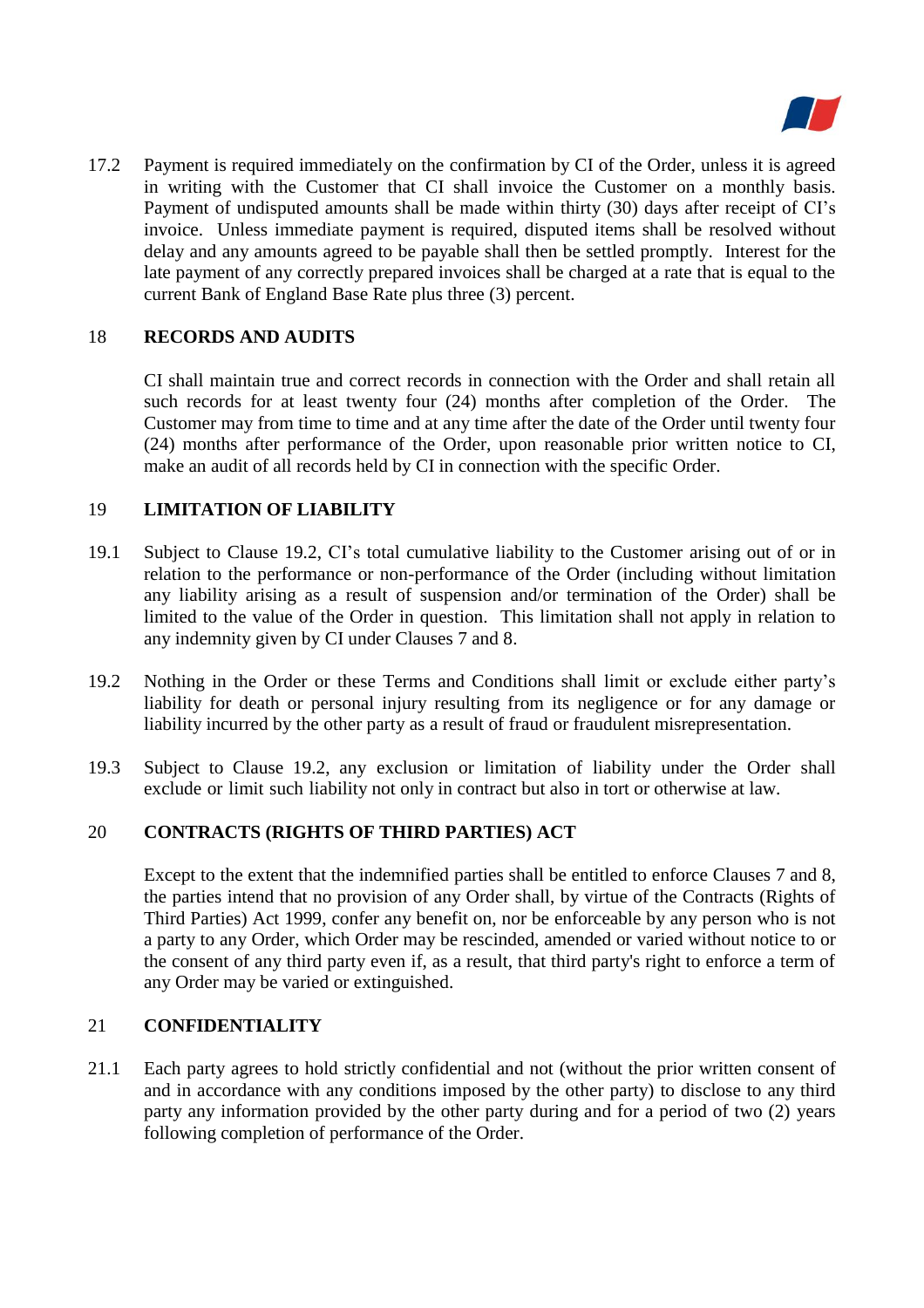

21.2 Clause 21.1 shall not apply: (a) where the information was in the public domain before it was furnished to the other party or, after it was forwarded to the other party, entered into the public domain otherwise than as a result of a breach by the other party of this Clause 21; or (b) where disclosure is necessary in order to comply with an order of a court or administrative body of competent jurisdiction, applicable legislation or regulatory requirements.

## 22 **ENTIRE REPRESENTATION**

Once confirmed by CI, an Order supersedes all prior agreements, understandings and commitments, whether oral or in writing between the parties concerning the subject matter.

#### 23 **GENERAL**

- 23.1 No modifications to any Order shall be binding unless agreed in writing between the authorised representatives of both parties.
- 23.2 Should any provision of these Terms and Conditions be found by any court or administrative body of competent jurisdiction to be invalid or unenforceable, the invalidity or unenforceability shall not affect the other provisions of these Terms and Conditions and all provisions not affected by such invalidity or unenforceability shall remain in full force and effect. The parties agree to attempt to substitute, for any invalid or unenforceable provision, a valid and enforceable provision which achieves to the greatest possible extent, the economic legal and commercial objectives of any invalid or unenforceable provision.
- 23.3 CI and the Customer shall each respectively comply with all applicable laws, rules, regulations, decrees and/or official governmental orders of the United Kingdom and any other applicable jurisdiction in relation to anti-corruption and anti-bribery requirements. Any breach of this obligation shall constitute a material breach of the Order.
- 23.4 The Customer shall be responsible, pursuant to Regulation 9 of the Waste Electrical and Electronic Equipment Regulations 2006 (the "WEEE Regulations") for the costs of collection, treatment, recovery and environmentally sound disposal of any equipment supplied under the contract which has become waste electrical and electronic equipment. For the purposes of Regulation 9, the parties acknowledge that this condition is an agreement stipulating other financing arrangements for the collection, treatment, recovery, recycling and environmentally sound disposal of WEEE. The Customer shall be responsible for any information recording or reporting obligations imposed by the WEEE Regulations. The Customer shall indemnify and hold harmless CI against all losses, costs, damages, charges, expenses and claims incurred by and/or made against CI which would not have been incurred or made had the Customer fulfilled its express or implied obligations under this condition or in connection with the WEEE Regulations.
- 23.5 If the Customer wishes to raise a compliant regarding an Order with CI, please contact Jill MacDonald, Joint Managing Director, via [Jill.MacDonald@craig-group.com](mailto:Jill.MacDonald@craig-group.com) or UK+44 (0)1224 701 888.